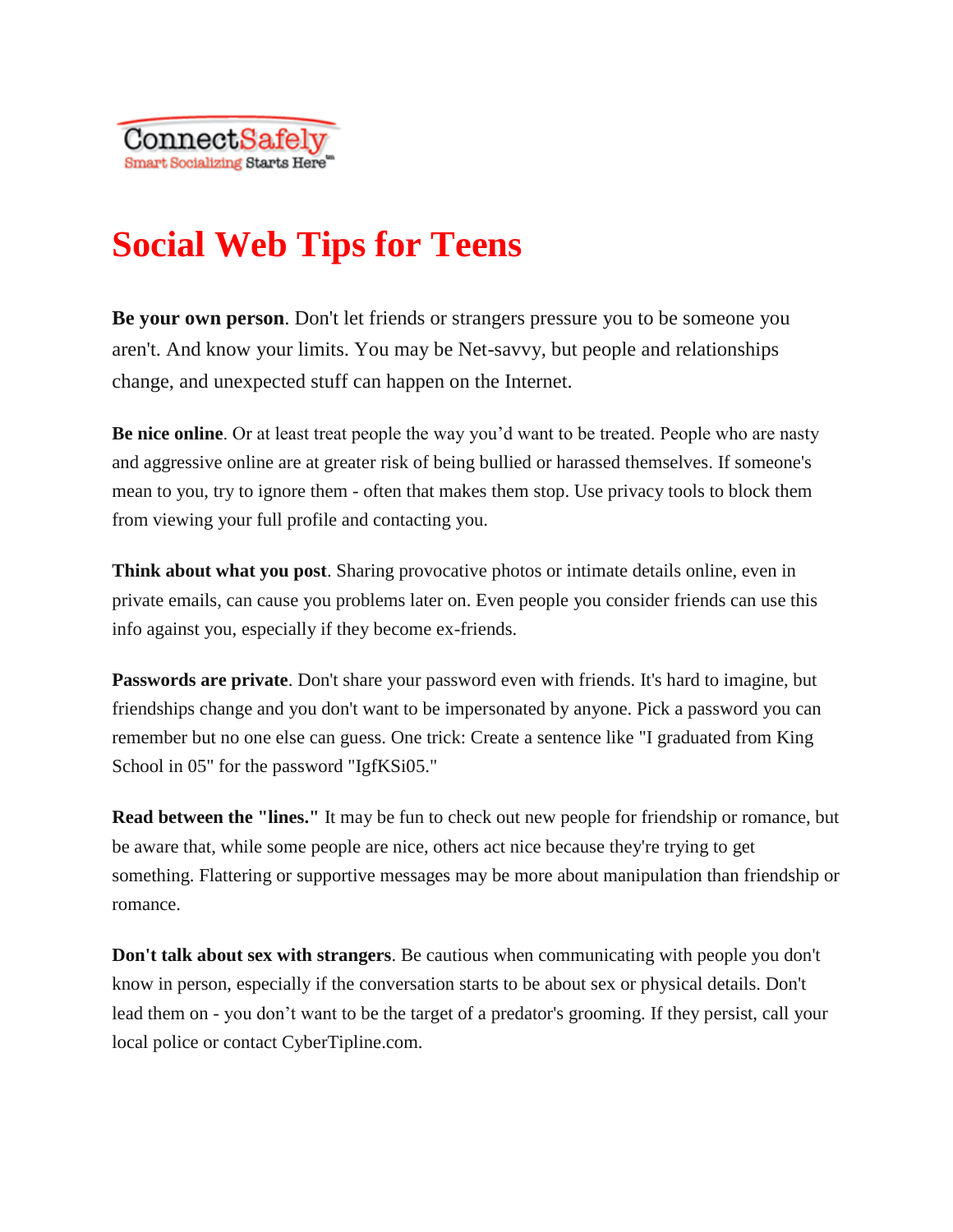**Avoid in-person meetings.** The only way someone can physically harm you is if you're both in the same location, so – to be 100% safe – don't meet them in person. If you really have to get together with someone you "met" online, don't go alone. Have the meeting in a public place, tell a parent or some other solid backup, and bring some friends along.

**Be smart when using a cell phone.** All the same tips apply with phones as with computers. Except phones are with you wherever you are, often away from home and your usual support systems. Be careful who you give your number to and how you use GPS and other technologies that can pinpoint your physical location.

#### © 2008 ConnectSafely.org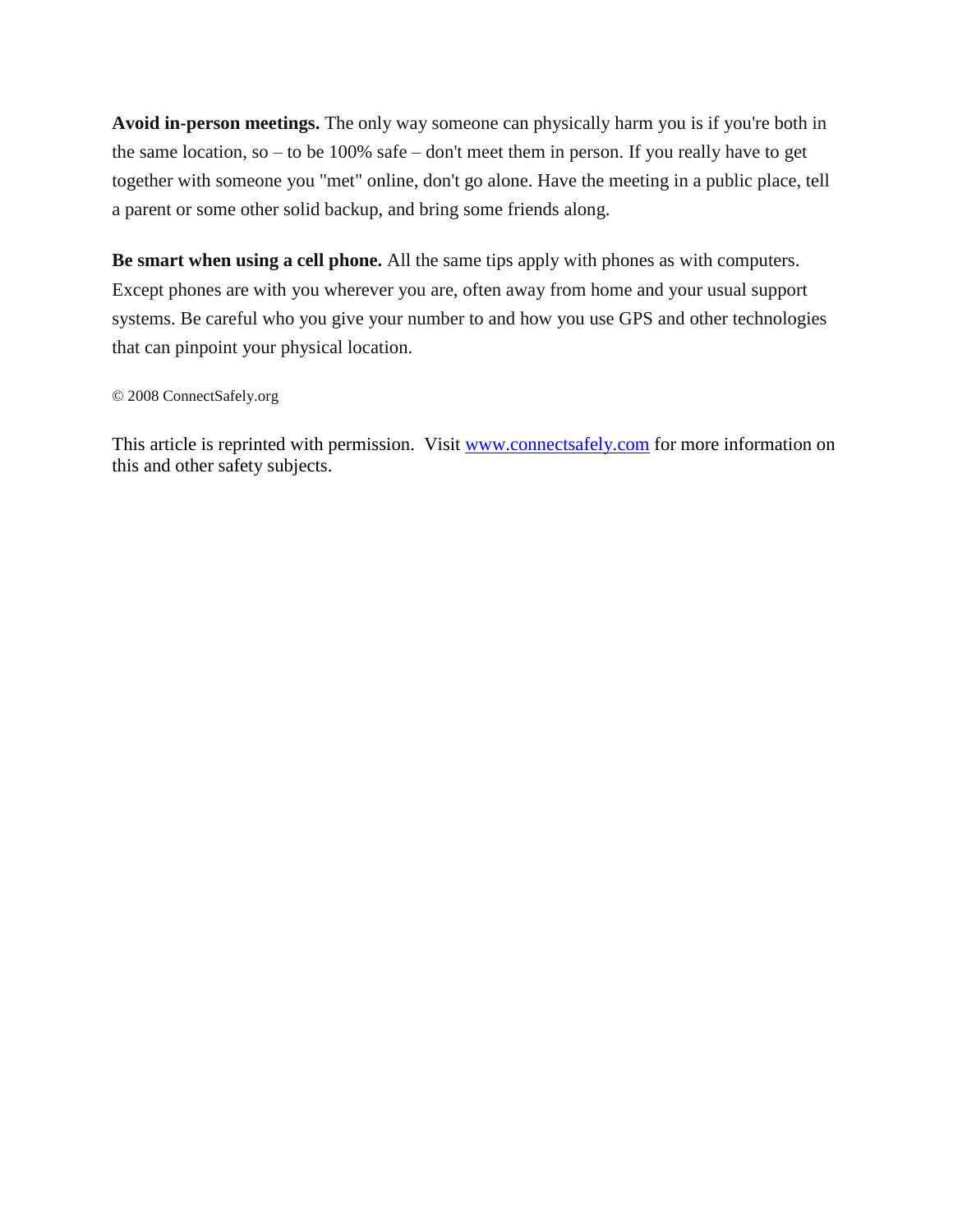

# **Social Web Tips for Parents**

**Be reasonable and try to set reasonable expectations**. Pulling the plug on your child's favorite social site is like pulling the plug on his or her social *life*. Instead of being protective, it can shut down communication and send kids "underground" where they're more at risk. It's too easy for them to set up free blogs and profiles from anywhere, including friends' houses or even a cell phone.

**Talk with your kids about how they use the services**. They, not news reports or even experts, are the ones to consult about their social-Web experience. Help them understand basic safety guidelines, such as protecting their privacy (including passwords), not harassing peers, never talking about sex with people they don't know, avoiding in-person meetings with people they "meet" online, and taking care in what they post - because anything people put online can be grabbed, reworked, and used against them.

**Support critical thinking and civil behavior** because no laws or parental-control software can protect better than a child's developing good sense about safety and relationships. Research shows that kids who are aggressive and mean online toward peers or strangers are at greater risk of becoming victims themselves. So teach them to be good citizens and friends online as much as offline.

**Consider requiring Internet use in a high-traffic place in your home** - not in kids' rooms - to help you stay aware of their online time. This way, you can encourage a balance between online time and their offline academic, sports, and social times. Know that there are also many ways kids can access the Internet away from home, including on many mobile phones and game players.

**Try to get your kids to share their profiles and blogs with you**, but be aware that they can have multiple accounts on multiple services. Use search engines and the search tools on socialnetworking sites to search for your kids' full names, phone numbers and other identifying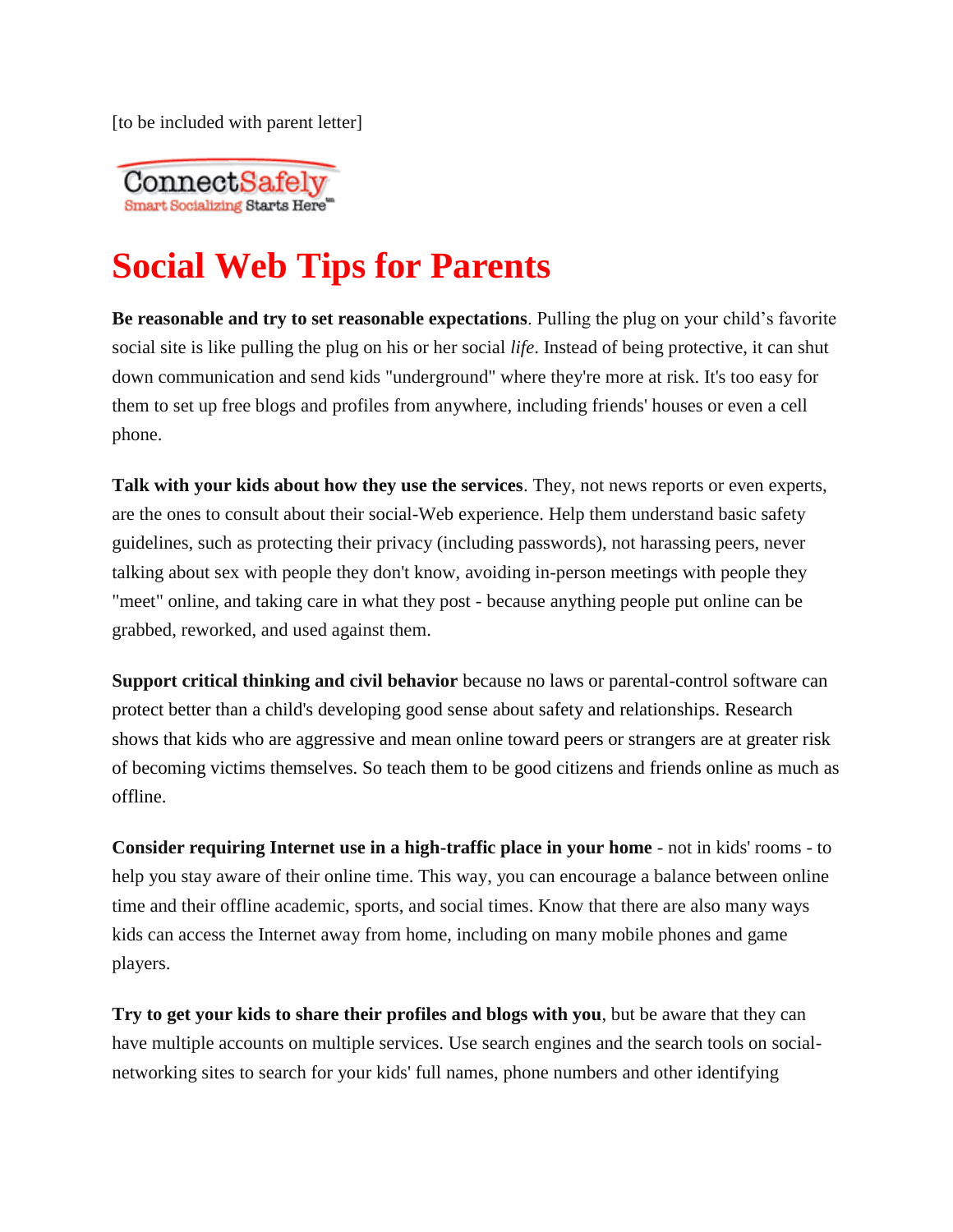information. You're not invading their privacy if they're putting personal info in public "places" online. If their pages are private, that's a good thing, but it's even better if they share it with you.

© 2008 ConnectSafely.org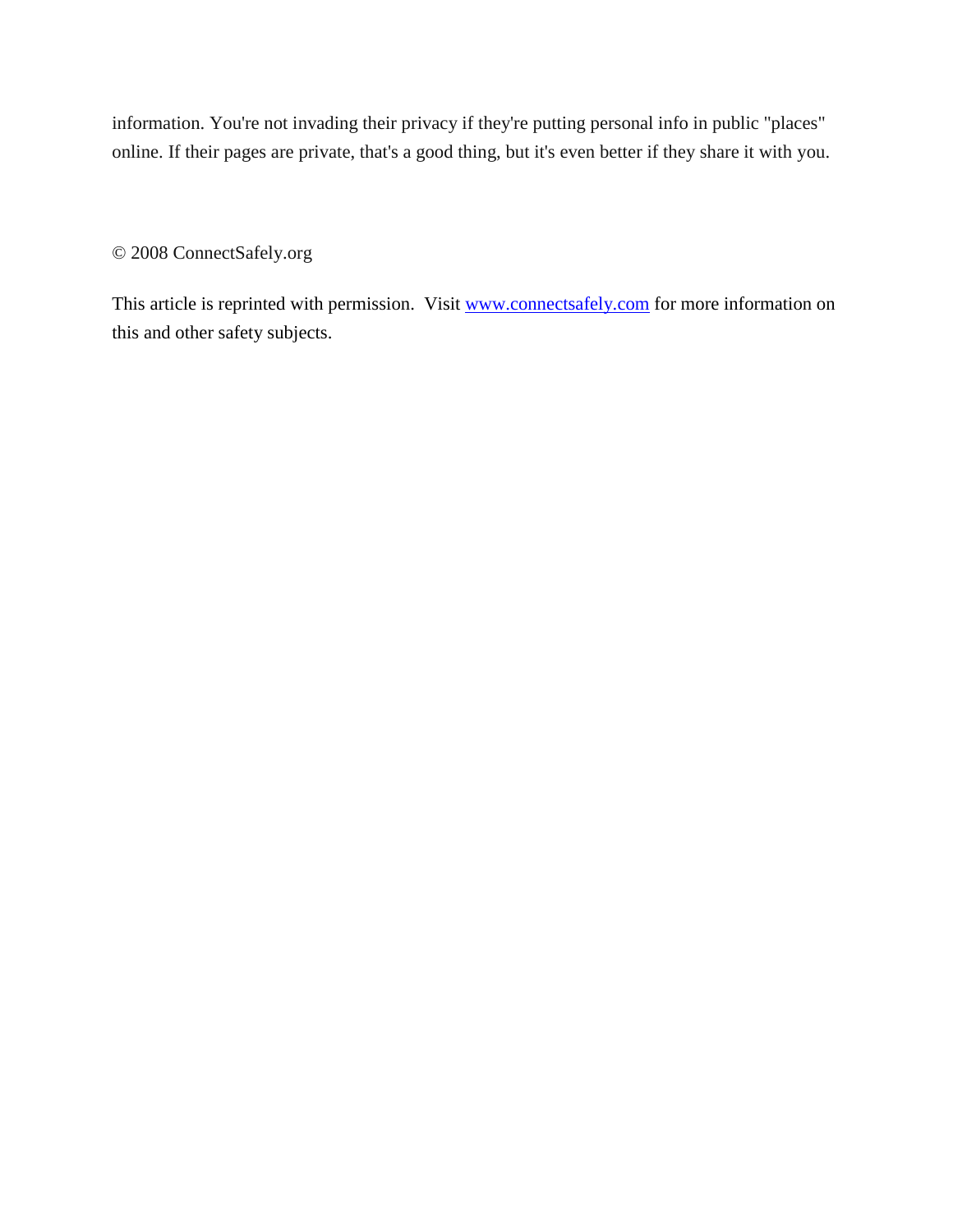

### **How to use Facebook Privacy Settings**

Some basic advice on how to configure Facebook's privacy settings.

By Larry Magid

Facebook's privacy settings, in most cases, don't permit you to expose your information to everyone on the Web. By default, the settings typically show your profile and other data only to "My Networks and Friends." While that might include a lot of people, it doesn't include the entire world.

These settings can be modified, but most of them can only be tightened. With a few exceptions, you don't even have the option to make a lot of your information available to the public at large. One exception is media files such as photos and videos, which, by default, can be viewed by "everyone." But you can use privacy settings to restrict who can see your photos all the way down to specific friends or even "only me."

### **Mouse over to privacy settings**

Start by hovering your mouse over the "Settings" tab near the upper-right corner and select Privacy Settings. There you'll find options to control who can see your profile as well as other information about you, such as your "personal info," status updates, photos, videos tagged of you, and who your friends are. You can control who can see your profile within Facebook and you can turn off access to public search engines such as Google. There are plenty of other settings, including ones to control who can write on your wall and who can comment on notes, photos, or other elements of your site.

Settings vary according to what you're trying to control and, because of the confusing user interface, you might have to hunt around a bit. For example, to change the privacy settings on your own photo albums within the Privacy Settings area you would have to find the fine print under Photos Tagged of You that says "Edit Photo Albums Privacy Settings" or navigate from the Applications tray at the bottom left corner of your browser. That "privacy wizard" they're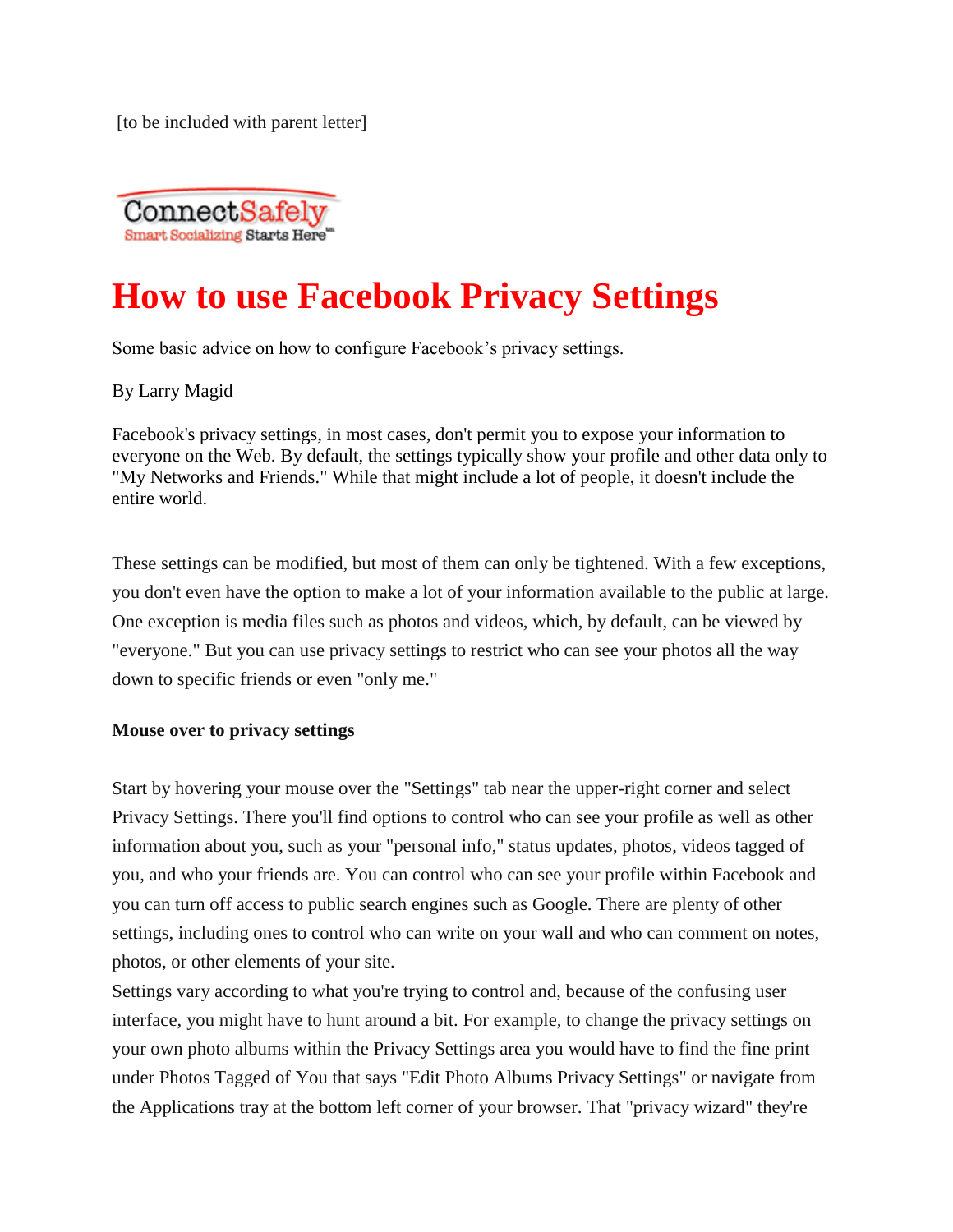working on can't come a moment too soon.

Another relatively unknown feature is the ability to create multiple friends lists and assign different privileges to people on different lists. For example, if you want only certain people to know your cell phone number you can create a list like "good friends" and another called "colleagues" to make that information available only to people on those lists. You can create lists by clicking on the Friends tab on the blue navigation bar and then clicking on "Make a New List" in the left column.

### **Third party applications**

Be especially careful when it comes to third-party applications. For example, I use an application from Eye-Fi that automatically syncs my photos to Facebook and Flickr through my Wi-Fi network. When I review cameras, I often take ugly and stupid test pictures and, if I'm not careful, those pictures can be automatically loaded to my Facebook page for everyone to see. But my most embarrassing moment was about a year ago, when I tried out the New York Times Quiz on a day I hadn't read the paper, only to have my low score posted for all my Facebook friends to see, including my editor at The New York Times.

Regardless of how you configure your privacy settings, there is a reality of the social Web that can't be configured away. Any digital information that is posted can be copied, captured, cached, forwarded, and reposted by anyone who has access to it. Even if some embarrassing photo or information is up for only a few minutes, there is the possibility that someone might copy it and send it around. And--as many people are painfully aware--friends can become ex-friends. So even if you're reasonably careful about who you let on your page, you never know what they might do with the information you post.

### © 2009 ConnectSafely.org

This article is reprinted with permission. Visit [www.connectsafely.com](http://www.connectsafely.com/) for more information on this and other safety subjects.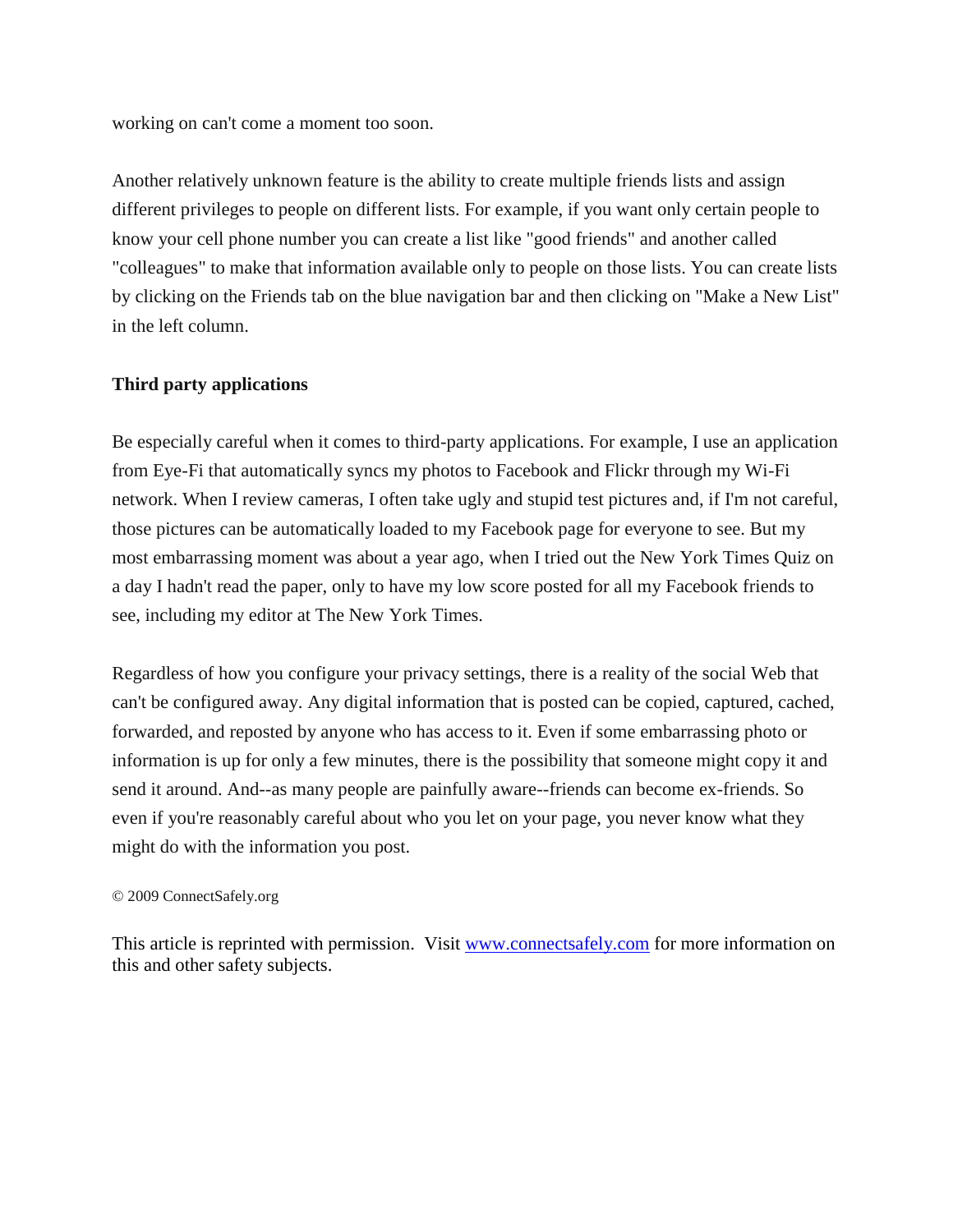

# **How to unfollow someone yet still be Facebook friends**

### **Why Unfollow**

It's nice to have friends but if you have too many [Facebook](http://www.forbes.com/facebook-ipo/) friends you can become inundated with what they post. It's a classic "signal to noise ratio" problem. If too many people are posting too much content, than you wind up missing the content that you really care about.

One solution is to unfriend people, in which case you don't hear from them and they don't hear from you. But a perhaps "nicer" way to go about it is to remain friends but unfollow them so you no longer see their updates on your newsfeed. Another advantage to this is that you can always re-follow them without having to send another friend request because you are still friends.

### **Not really new**

Actually it's long been possible to hide content from your friends and what Facebook is mostly doing is changing its terminology but — whatever you want to call it — it accomplishes the same things less content in your inbox.

### **How to Unfollow**

Unfollowing someone is simple.

1. Go to his or her page by clicking on his or her name from your newsfeed or by searching for him or her. Click on the name to go to the person's page.

2. Click on the Following tab on the cover photo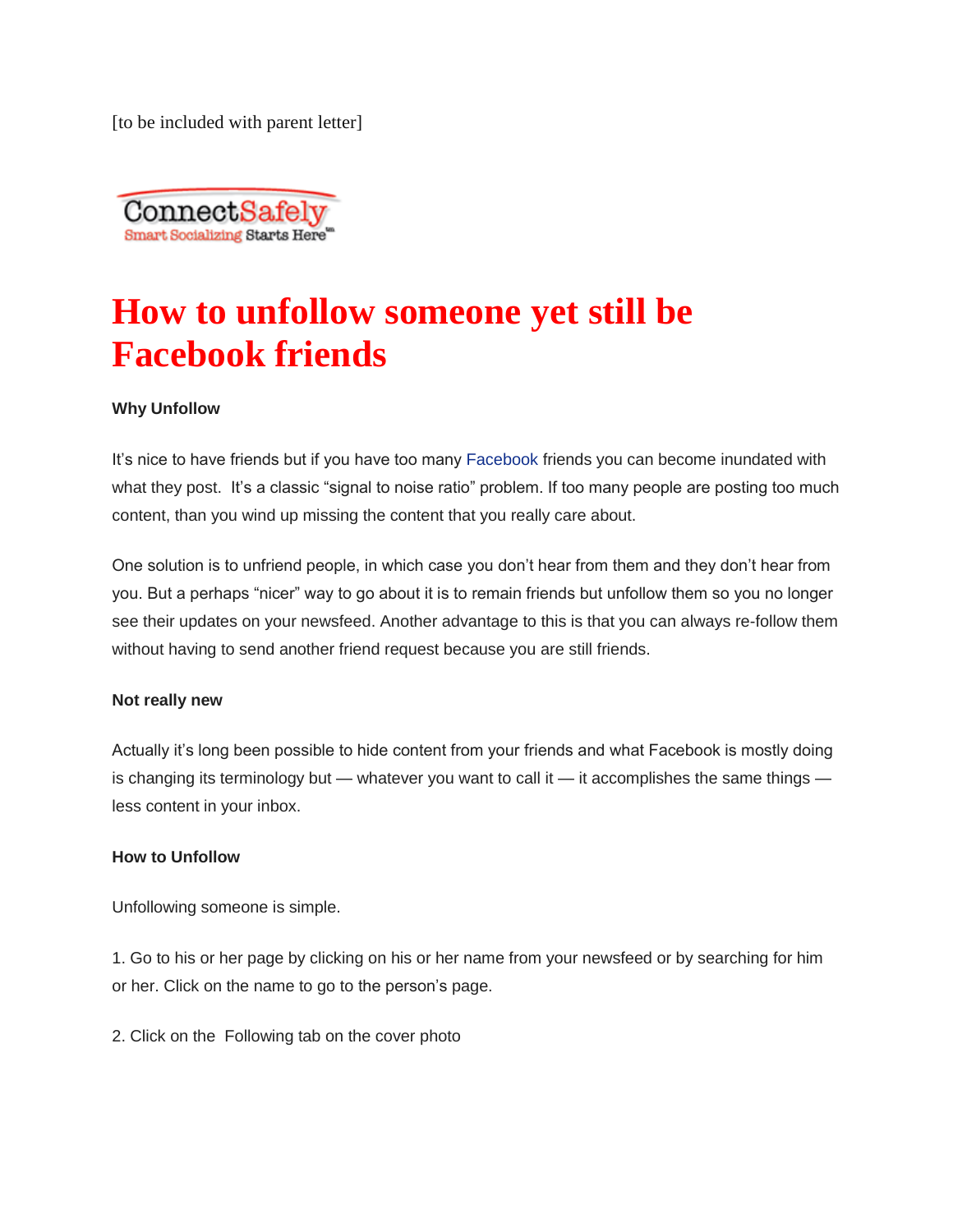

3 . The tab will change from "Following" to "Follow" but notice that the friends tab is still checked. You're no longer following the person but you're still friends



© 2013 ConnectSafely.org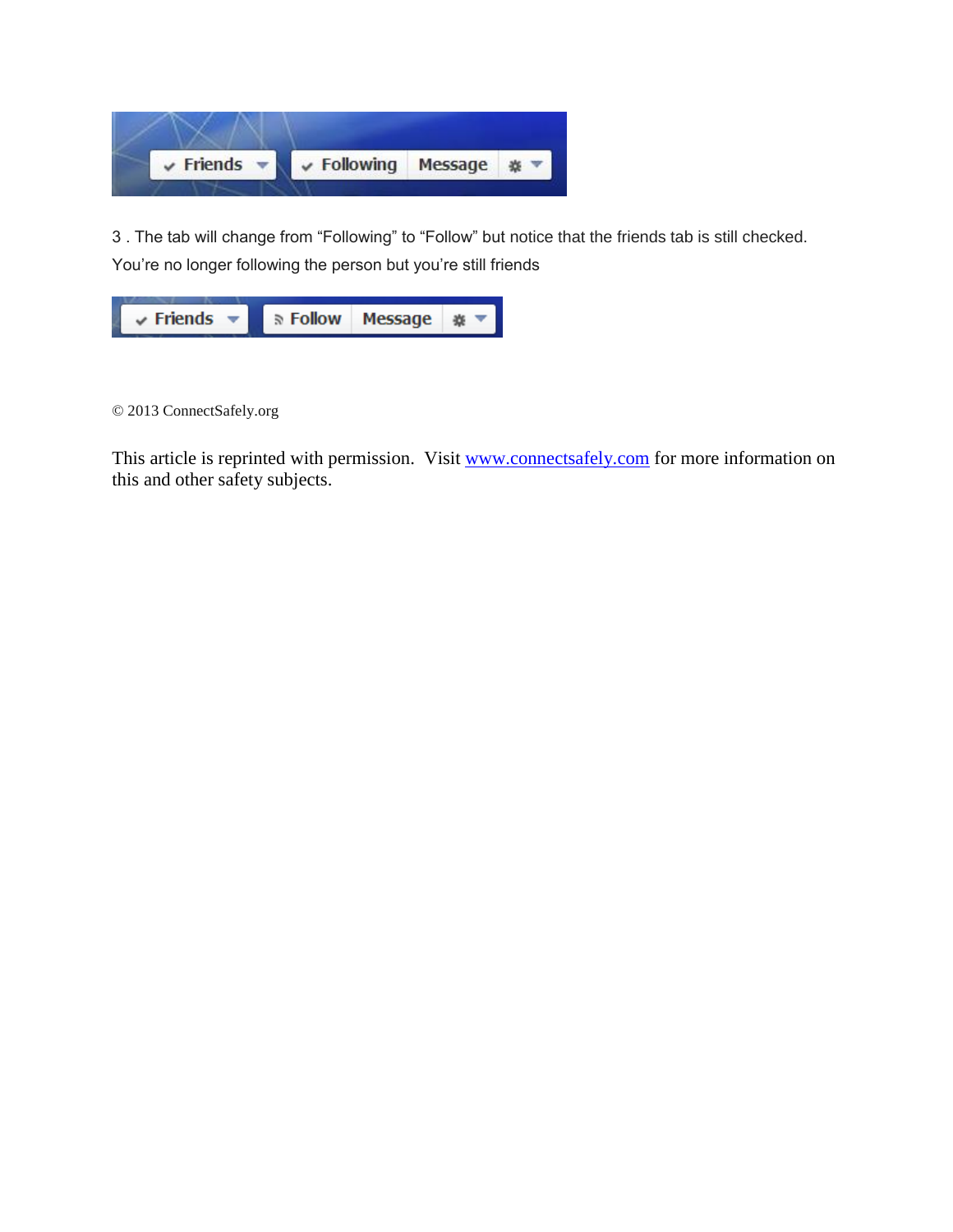

## **How social influencing works**

*One of the best protections for online youth is awareness of how other people try to influence them - here are some of the ways....*

### **by Anne Collier**

Now that our kids' entire circles of friends, in their school and beyond, are in public spaces on the Web, blending the details of their personal and social lives with messages and images from people with all sorts of interests and intentions - from finding friends to promoting a band to sexual exploitation - it's a good idea for them to get a handle on how people influence each other.

"One important foundation for making safe and responsible choices online is ensuring that you are, indeed, the one who is making the choice," writes Nancy Willard, director of the [Center for](http://www.csriu.org/)  [Safe and Responsible Internet Use,](http://www.csriu.org/) who has researched this in the context of teen socialnetworking for a book she's working on.

Of course, sometimes the results of social influence are good: for example, in encouraging, for example, tolerance or conservation, Nancy explains. Other times, a result can be destructive. "Grooming," the term used by law enforcement people to describe how a sexual predator influences a child toward an in-person meeting, is one stark example. "Virtually all of the Internet's risks ... are grounded in the negative impact of social influence," she writes. It's always empowering to understand how social influencing works - kids can see influencers' techniques for what they are and socialize more safely and confidently, online or offline.

Here are six basic influencing techniques, described in much more detail in a chapter in Nancy's forthcoming book, [reprinted with permission here:](http://www.netfamilynews.org/willard0605.html)

1. **Rule of reciprocity**. An "extremely strong basic norm," it goes: If someone gives you something, you're obligated to give him something back. Something in return for gifts given (a sexual predator's tactic), but also the reason why charities put address stickers in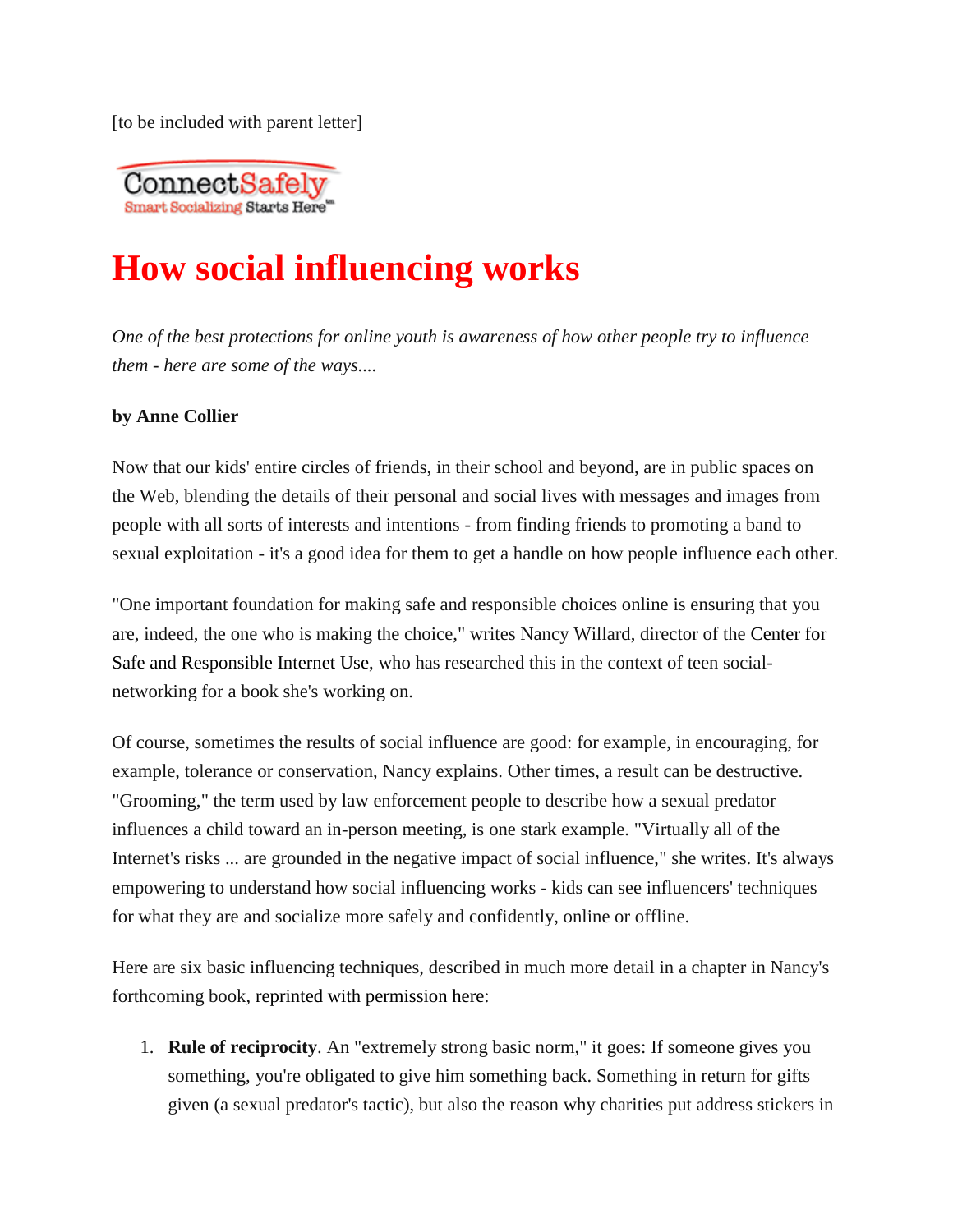their solicitations for support. Sub-tactic: "rejection-then-retreat." The manipulator makes an extreme request; it's rejected; she then responds with a smaller request, increasing the rejecter's sense of obligation. Solution to consider: "This person's attempt to manipulate you cancels any obligation or indebtedness you might feel."

- 2. **Commitment & consistency**. "But you *told* me you'd do it, right?" The influencer's basically saying, "You made a commitment to this, so be consistent, or you're not trustworthy." Consistency is valued [in society] because ... a person who is consistent can be trusted to act in certain ways under certain conditions," Nancy writes. Sexual predators use this one a lot, she adds. The question often asked is, "You trust me, don't you?" "It is a rare child who will respond with a 'no'." There's also the effect of group commitment (the obvious downside being groups promoting hate, violence, suicide, eating disorders, etc.) Toward avoiding manipulation: "The way you can tell if you have made a commitment that is now wrong is to pay close attention to how you feel inside. If you have a gut reaction that something g is wrong, be sure to pay attention to this."
- 3. **Social proof**. Another form of group think: Even if the evidence contrary to a group's philosophy or decision is plain, an individual will in many cases go along with the group's position, a study found. It works best, Nancy writes, "when there is some level of uncertainty or ambiguity in the situation." For example, viral (word-of-mouth) marketing, collaboration in or condoning of bullying, promotional seminars for a business model. Again: "Listen to your 'gut' and take a close look at the situation. You might need to get away from others to think about on your own... Make your own choices."
- 4. **Liking**. If we like someone, we're "far more likely to comply" with what they want. We're usually more influenced by people we like because of a number of possible factors: they're attractive, they're "like us," they praise us, they convey a sense of familiarity, or they're associated in our minds with positive things. "The Internet provides [influencers] the ability to 'image manage' - to create an online 'persona' that makes them more likable. Solution: Critical thinking - asking ourselves how much we *really* know about the persona or image being presented (and knowing that the Net's anonymity can make person and persona seem like the same thing).
- 5. **Authority**. "There is strong pressure in our society to comply with requests or demands from a person in a position of authority," though Nancy later adds that there's evidence the Internet is eroding this tendency. "Young people who are growing up with this technology appear to be far less sensitive to ... authority." Answer: two key questions, actually. Ask yourself: "Is this authority truly an expert - is there independent evidence of